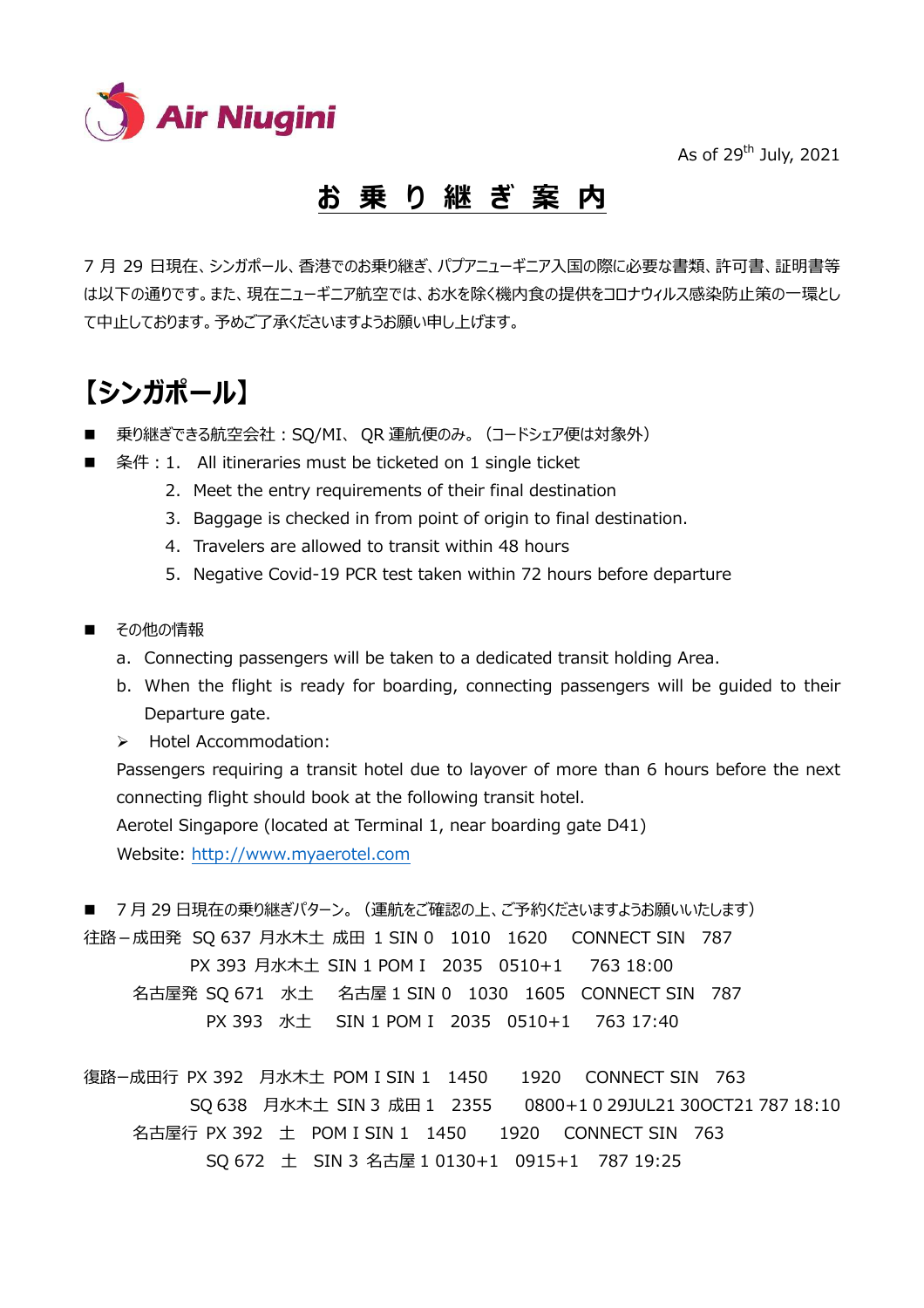# **【 香 港 】**

- 乗り継ぎできる航空会社:CX, AF & QF 運航便。(IATCI 協定) コードシェア便は対象外 (Under process – KA ドラゴン航空)
- 条件: 1. A single booking; (One ticket, separate ticket not allow)
	- 2. Meet the entry requirements of their final destination
	- 3. Baggage checked through to the final destination
	- 4. Issued their onward boarding pass(es) from their origin (No on-line boarding pass)
	- 5. The connection time within 24 hours
- その他の情報
	- ▶ PX ビジネスクラス ラウンジ (Plaza premium lounge) located near gate 1. \*The lounge agreement is only 3 hours. \*Lounge open hour 06:00 am to 00:30am.
	- > Layover night \*Plaza Rest Cabin - Gate 35 - resting cabin opening: 00:00 to 10:00 Charge: HKD 1300 (6hrs usage)

■ 7月 29 日現在の乗り継ぎパターン。 往路 CX 521 火曜日 NRTHKG 1715 2120 333 PX 019 水曜日 HKGPOM 2045 0530(木曜日) 763 (CX6899)

復路 PX 008 水曜日 POMHKG 1500 1935 763 (CX6898) CX 520 木曜日 HKGNRT 0945 1520 19AUG

注意:運航をご確認の上、ご予約くださいますようお願いいたします。